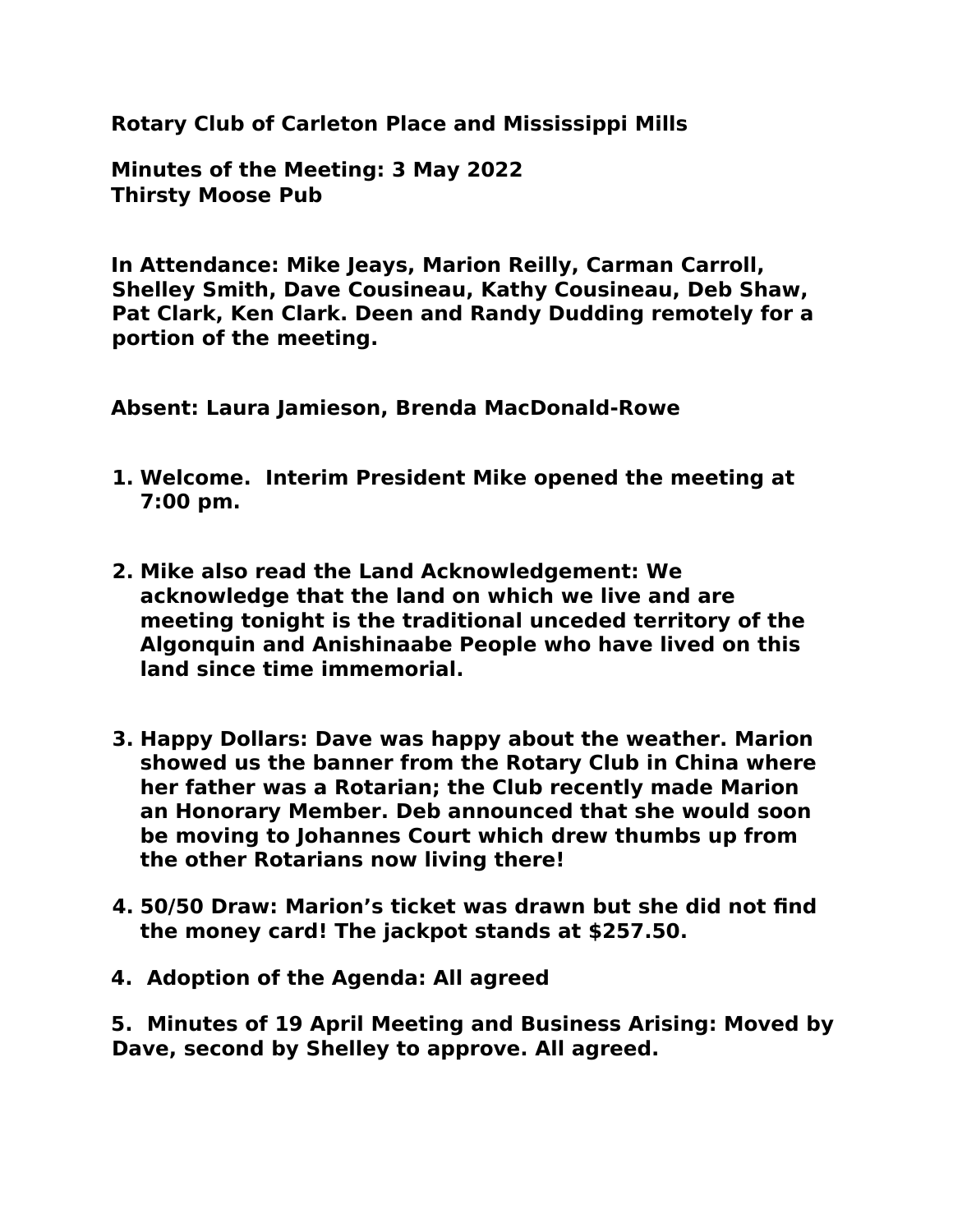**-Compost Sales: Eric has COVID so Sue is looking after logistics for the compost sales on May 7 and 8. Various issues were discussed including the need for drivers, signage, equipment needed on site, delivery of the compost, refreshments, etc. A young women's local ringette team will be doing the heavy work along with some of their parents.** 

**- Spring cleanup: This event took place on Saturday, April 30 at 9am and a good amount of garbage was collected. Thanks to all who were there.** 

**- Adventures in Citizenship: Mike indicated our one student applicant will attend. Her introductory letter was very well written.** 

**- Giant Tiger Nevada Sales: There continues to be some open roster spots on our schedule.** 

**- Chamber of Commerce Update: Randy has added our 2022 planned events to their website. Dave is expecting to attend the next C of C meeting/social at Braumeister Brewery.**

**- Women's Fair: Shelley spoke briefly about the women's fair on 5 November, with hopes to expand to the entire upstairs space at the arena, return to our previous level of kitchen service, the need to update our large banner that hangs on Bridge Street, etc.** 

**-50/50 Draw 2022: It was agreed that we would proceed the draw again this year but start earlier. Mike will apply for license.**

**6. Other Business:** 

**- President's Update: Carman reminded members about the upcoming District 7040 annual conference and Clubrunner training.**